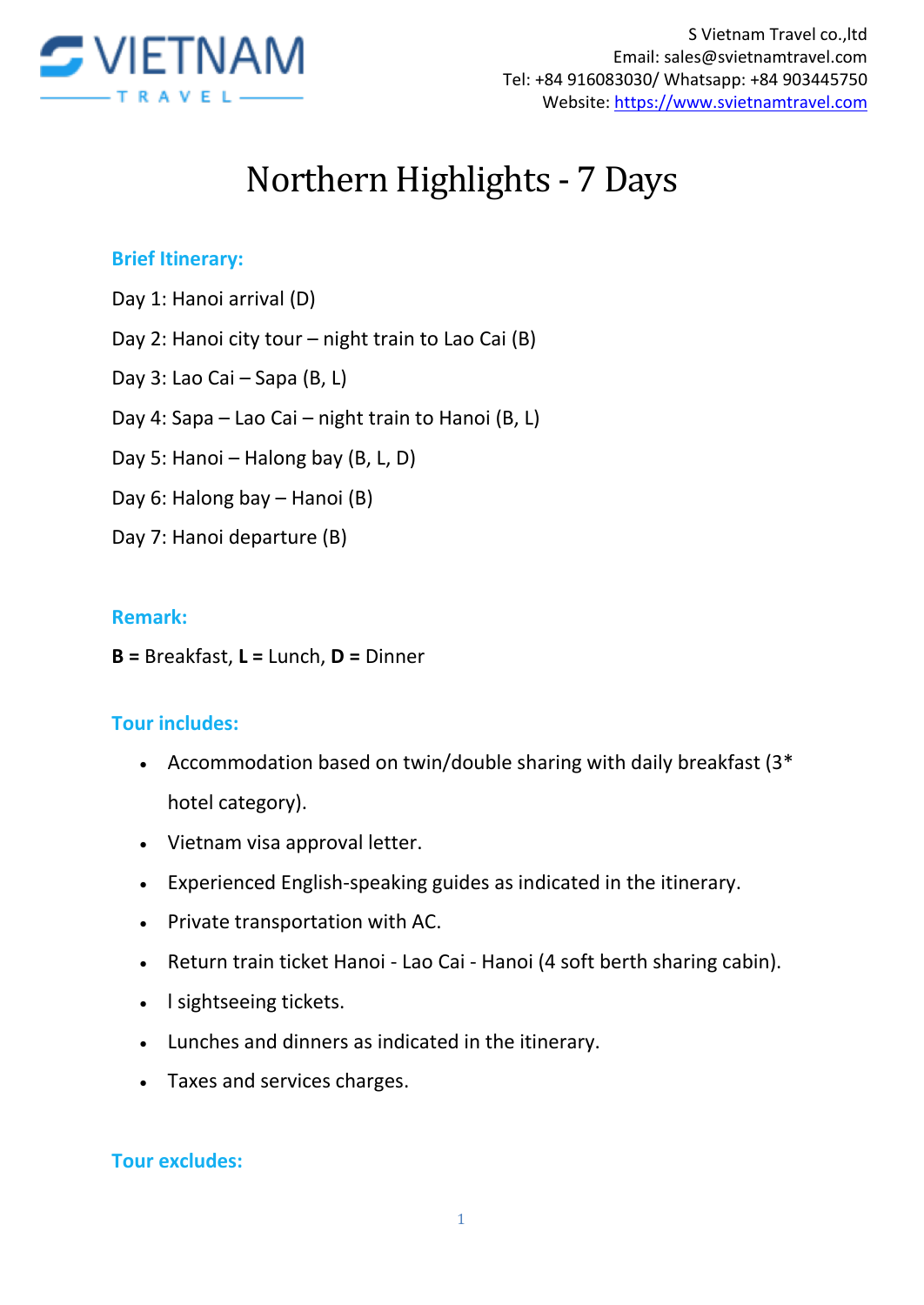

- International flight tickets and airport tax
- Visa stamping fee
- Early check in and late check out
- Drinks, gratuities and personal expenses
- Insurance

### **Detail itinerary:**

## *Day 1: Hanoi arrival (D)*

Upon arrival, you will be welcomed by tour guide and driver of S Vietnam Travel. Tour briefing and transfer to your hotel. Depending on when you arrive activities can be arranged for the rest of the day.

## *Day 2: Hanoi city tour – night train to Lao Cai (B)*

Having breakfast at hotel then start a guided city tour of Hanoi. Having celebrated its 1000- year anniversary in 2010, the city has a rich and fascinating history. Your city tour will take you to the main attractions of Hanoi, including Ho Chi Minh complex (Ho Chi Minh's mausoleum and stilt house); the Presidential Palace, the nearby One Pillar Pagoda, the Temple of Literature, West lake, Tran Quoc pagoda, Quan Thanh temple and of the city's museum (History Museum or Ethnology Museum). Late afternoon, enjoy Water puppet show and cyclo visiting the Old Quarter of Hanoi. In the evening, board an overnight sleeper train to Lao Cai.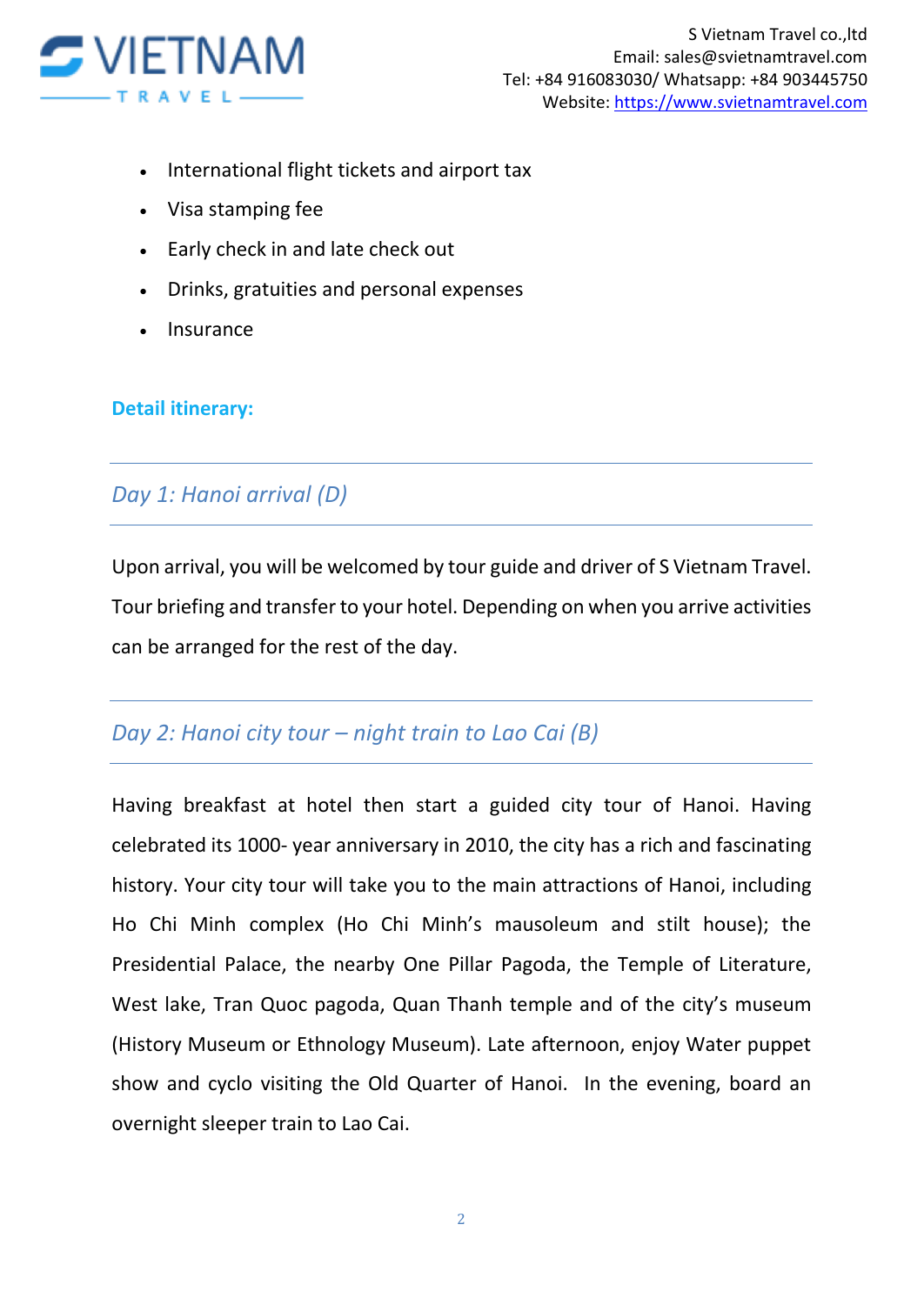

# *Day 3: Lao Cai – Sapa (B, L)*

An early arrival in Lao Cai station where your car will meet you for about 1 hour drive to Sapa. Enjoy breakfast and a briefing with your guide before beginning your downhill trek. You will visit the H'Mong village of Lao Chai and the Red Dzao village of Ta Van. Here you'll have the opportunity to visit some local homes to understand more about the daily life of these tribes as well as their culture and traditions.

In the afternoon, you will be on your way to Cat Cat village where you stop by a beautiful waterfall, a hydroelectric station and a rice paddy terraces with spectacular sceneries.

# *Day 4: Sapa – Lao Cai – night train to Hanoi (B, L)*

Late afternoon, transfer to Lao Cai for night train to Hanoi. In Lao Cai you'll have a daily room so you can freshen up before the overnight train trip.

# *Day 5: Hanoi – Halong bay (B, L, D)*

Arrive in Hanoi at around 5 am. A day room will be available, so you can have shower and freshen up before breakfast. At around 8 am, your driver will pick you up for the journey to Halong Bay and arrive at around midday to board a traditional junk for an overnight cruise. Halong Bay is widely considered to be one of the natural wonders of the world. Thousands of towering pillars of sea and wind-carved limestone karst make the bay an unforgettable sight. After lunch, explore some of the huge limestone caves dotted around the bay and visit